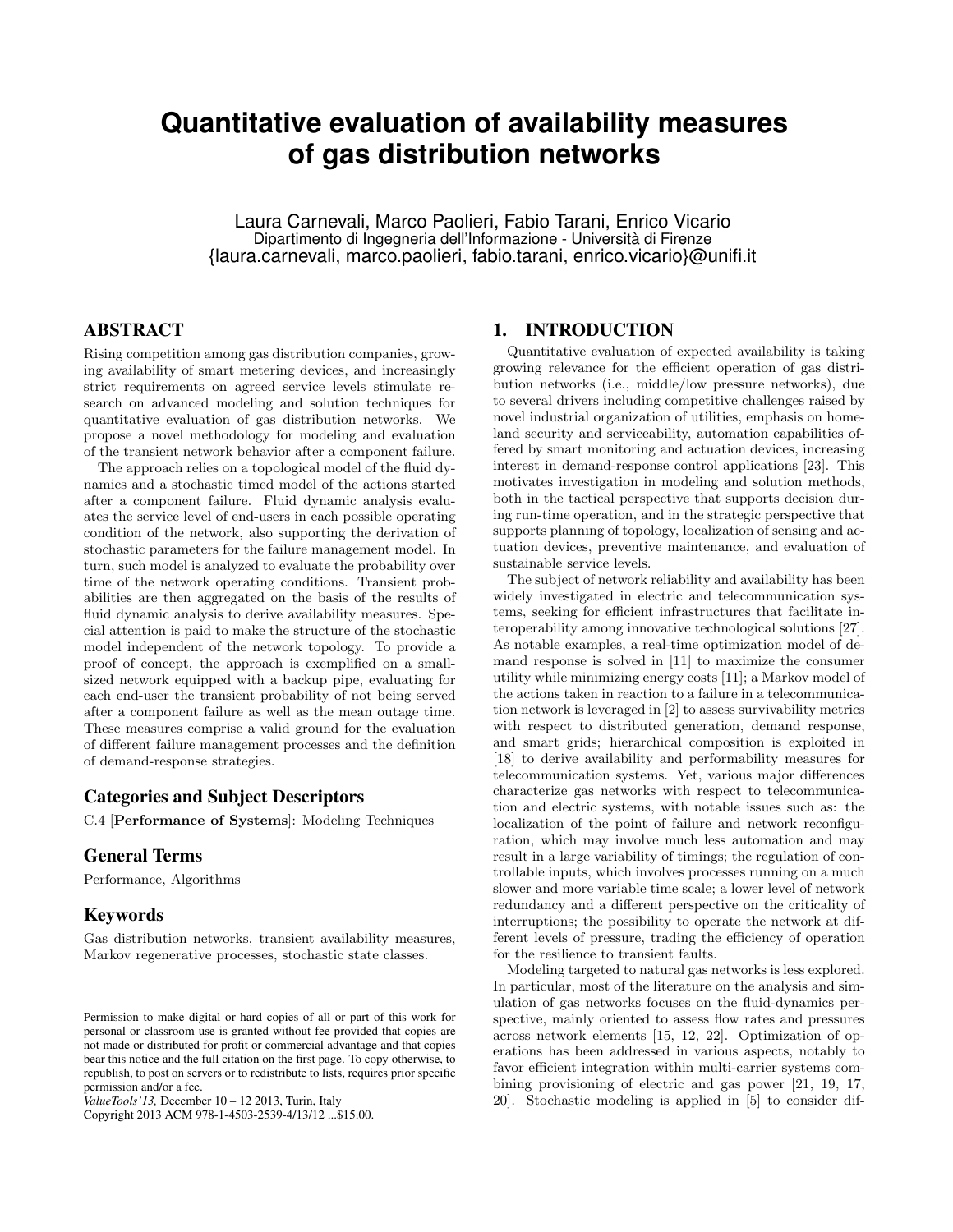ferent rates of leakage that may occur in a pipe fault and thus predict the impact that this may have on pressures and flow rates across the network, supporting the planning of appropriate actions to mitigate risks. In [24] fluid-dynamic analysis of a section of a real gas network is repeated for different configurations of demand reflecting the statistics of usage in different day hours and seasons. The effects of sequential restoration and constrained network capacity are considered in [14] to support reliability assessment by deriving average measures of interruption rate and outage time experienced by end-users, exemplifying the approach on a small-sized gas network.

In this paper, we propose a method for modeling and evaluation of availability of middle/low pressure gas networks. To this end, we assume that changes of the operating conditions of the network due to daily/seasonal demand variations or demand-response mechanisms are independent of the actions taken in reaction to a failure of a network element.

In the modeling stage, this permits to separate the representation of the fluid dynamics from the stochastic characterization of the failure management steps. On the one hand, the fluid dynamics model follows a relatively conventional graph-theoretical representation of the network topology, supporting well known techniques for the evaluation of pressures and flow rates under a given configuration of components and parameters. On the other hand, the failure management model provides a representation of the different functional behaviors that may occur when a network component fails, with stochastic distributions depending on the failure localization and the consequent pressure regulation within the network. As a salient trait, stochastic modeling affords the use of non-Markovian temporal parameters that overcome the limits of validity induced by unbounded support and exponential distribution. Moreover, the model structure is independent of the network topology, which makes the model general and almost guarantees a constant level of complexity of the stochastic analysis.

In the evaluation stage, the evolution over time of the failure management actions is analyzed through transient analysis based on stochastic state classes and generalized Markov renewal equations, as proposed in [16]. This provides the probability over time of any feasible operating condition of the network after a failure. Such probabilities are then aggregated on the basis of the results of fluid dynamic analysis (identifying the service status of each end-user in each network condition), providing transient and average availability measures for end-users. The approach is experimented on a small example of the literature, providing a proof of concept of the overall methodology and paving the way for future developments concerned with the evaluation of different failure management processes and the definition of demand-response strategies.

The rest of the paper is organized in four sections. In Section 2, we present the fluid-dynamics model (Section 2.1), discuss a characterization of stochastic temporal parameters of the failure management actions (Section 2.2), and present the failure-management model (Section 2.3). In Section 3, we recall the salient aspects of the solution technique of [16] (Section 3.1) and discuss how transient and average availability measures are derived (Section 3.2). In Section 4, we exemplify the approach on a small-sized network of the literature (Section 4.1) and we present the obtained results (Section 4.2). Finally, conclusions are drawn in Section 5.

#### 2. MODELING

A gas distribution network is a hybrid system combining the fluid dynamic behavior of gas pressure and flow rate with the temporal behavior of the actions that are taken to recover from the failure of a network element. To decouple the topological representation of the fluid dynamics from the stochastic temporal characterization of the failure management process, we assume that the operating conditions of the network are completely determined by given pressures and mass flow rates when a failure occurs, thus neglecting any change of the network operation during the steps of failure management. This results in a fluid-dynamics model and a failure management model.

In standard operating conditions, gas enters the network through supply nodes and is withdrawn at load nodes (i.e., end-users). While the pressure at the supply nodes is kept at a constant value controlled by pressure-regulating devices, the pressure at the load nodes depends on flow patterns in the network. To guarantee the correct operation of the overall network as well as to meet commercial standards, the pressure at each load node is required to be greater than a certain threshold. According to this, whenever a network component fails, a set of actions are taken to restore the correct network behavior. It is worth noting that, while we consider failures of network pipes, the approach can be easily extended to encompass failures of other components (e.g., regulating devices, valves, etc).

A pipe failure is detected by people (because gas is smelled) or by some automated system. While in the former case a failure detection entails its localization, in the latter case the network is scanned to locate the leak (as a safety measure, a sub-network is shut down while it is scanned). Then, the network is reconfigured to guarantee safety at load nodes and allow the faulty pipe to be repaired (e.g., the nearest valves positioned upstream and downstream of the leak are closed to isolate the faulty section, while other sectioning valves are opened if needed to reduce the number of endusers disconnected from the network). After reconfiguration, the load nodes are distinguished into: i) offline nodes, which are disconnected due to the network topology (i.e., no path exists from any of the supply nodes to such load nodes); ii) online served nodes, which are connected with sufficient pressure to meet their respective requirements; and, iii) online not served nodes, which are connected but with pressure lower than the required threshold. During the pipe repair, the supplied pressure is raised by a certain amount  $\Delta P$  so as to make all online nodes served. We arbitrarily divide the regulation operation into four steps, considering the online nodes that become served after a pressure increase of  $0.25 \Delta P$ ,  $0.5 \Delta P$ ,  $0.75 \Delta P$ , and  $\Delta P$ , respectively (the number of steps could be increased to obtain a finer grained evaluation without impairing the subsequent analyses). When the faulty pipe has been repaired, the network is brought back to the original configuration and the pressure in supply nodes is lowered, undoing the changes made during the reconfiguration and regulation phases, respectively.

#### 2.1 Fluid-dynamics model

Given a set of boundary conditions, represented by pressure at supply nodes and mass flow rates withdrawn at load nodes, fluid-dynamic analysis is performed to assess the network state in terms of pressures at nodes and mass flow rates in pipes [10]. Specifically, two sets of equations are consid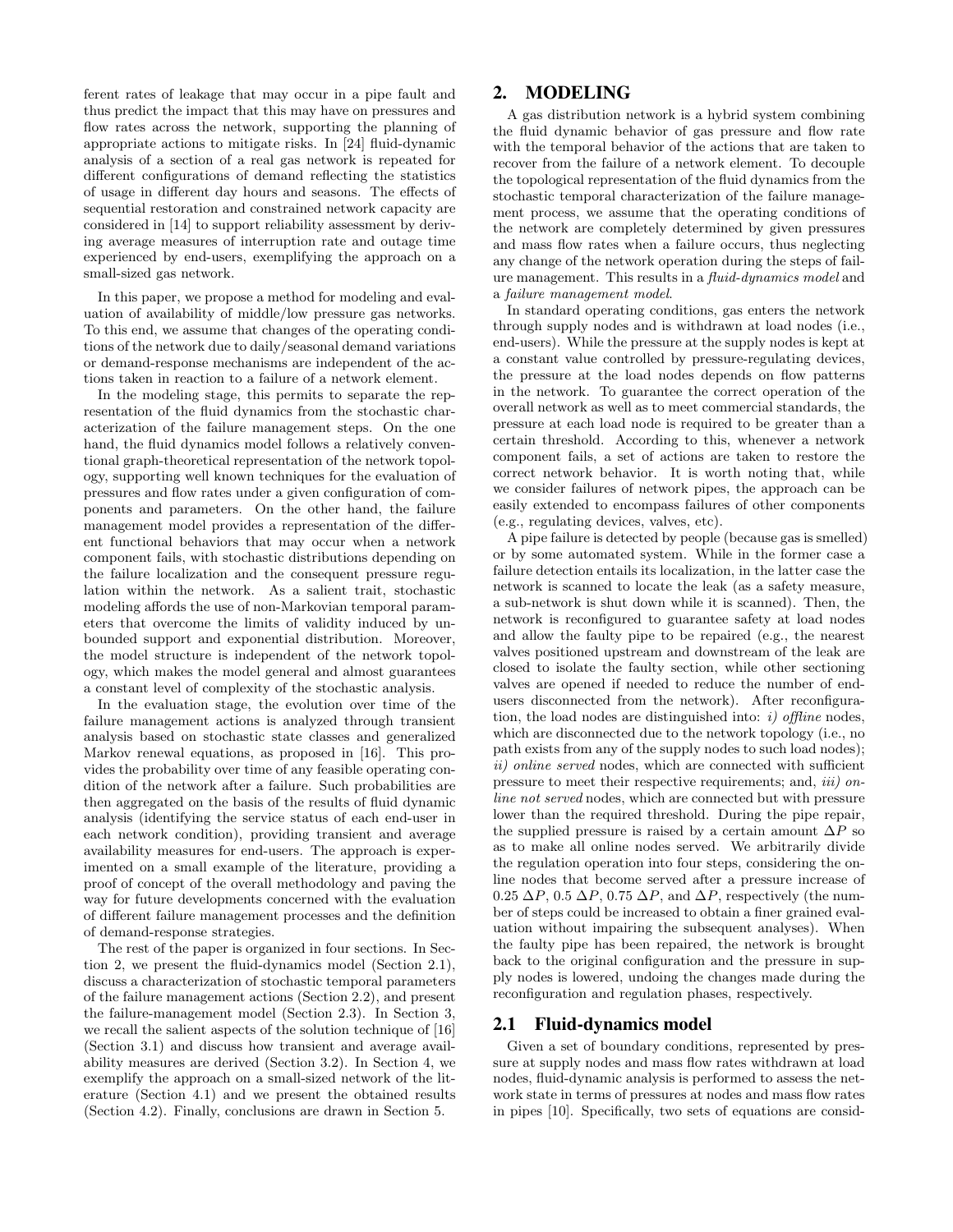ered. Equation 1 states that the signed sum of mass flow rates that enter or exit from each node n (i.e.,  $Q_{in}$  and  $Q_{nj}$ , respectively), must be equal to zero or to the withdrawn mass flow rate  $Q_n^w$  depending on whether n is a passive node (i.e., neither a supply nor a load node) or a load node, respectively, i.e.,:

$$
\sum_{i \in I_n^{\text{ent}}} Q_{in} - \sum_{j \in I_n^{\text{ex}}} Q_{nj} = \begin{cases} 0 & \forall \text{ passive node } n, \\ Q_n^w & \forall \text{ load node } n, \end{cases} (1)
$$

where  $I_n^{\text{ent}}$  and  $I_n^{\text{ex}}$  are the sets of indexes of pipes that enter and exit from node  $n$ , respectively. This yields a set of  $N_q$  equations in M unknowns, where  $N_q$  is the number of passive/load nodes,  $M$  is the number of pipes in the network, the unknowns are the mass flow rates in the pipes, and the  $N_l$  mass flow rates withdrawn at load nodes are given as an input. Equation 2 states that the pressure loss per unit length in each pipe  $m$  is calculated through the Darcy-Weisbach formula:

$$
\frac{\partial P_m}{\partial L_m} = \frac{f}{D_m} \cdot \frac{\rho V^2}{2} \qquad \forall \text{ network pipe } m,
$$
 (2)

where  $\rho$  is the gas density, V is the average gas velocity,  $D_m$ is the pipe diameter, and  $f$  is the Darcy friction factor calculated by means of the Colebrook equation for turbulent flows and the Poiseuille formula for laminar flows. This leads to a set of M equations in  $N_q$  unknowns, where the unknowns are the pressure values at load/passive nodes and the  $N_s$  pressure values at supply nodes are given as an input. Coupling Equations 1 and 2 leads to a non-linear system of  $N_q + M$ equations in  $N_q + M$  unknowns, which is solved through an iterative procedure based on the Newton-Raphson method.

For each possible pipe failure, fluid-dynamic analysis is repeated under different boundary conditions which refer to a specific step in the failure management process. More specifically, fluid-dynamic analysis is performed:

- after the automated detection of a failure, to assess whether each load node that does not belong to the faulty subnetwork is either offline or online and, in the latter case, to determine whether the pressure level meets the contractual requirements of the node (note that the nodes of the faulty subnetwork are definitely offline, as such subnetwork is shut down and isolated while the fault is being localized);
- after the network reconfiguration, to determine whether each load node is offline or online with sufficient or insufficient pressure level;
- after the network reconfiguration in the presence of online load nodes that are not able to withdraw the gas with sufficient pressure, to find out whether a pressure increase in some of the supply nodes can re-establish the proper service level for such nodes (i.e., an inverse fluid-dynamic analysis is carried out to evaluate the minimum pressure increase  $\Delta P$  to be achieved at some supply nodes so that all online load nodes are served);
- after each step of pressure regulation, to discern the load nodes that are still not served, and the total mass flow rate required by the load nodes but not delivered at a sufficient pressure level.

#### 2.2 Stochastic timed characterization of the process of failure management

Each step of the failure management process has an execution time characterized by a probability distribution, which can be derived from the results of fluid-dynamic analysis (i.e., pressure regulation and undo regulation), or the network topology and the failed pipe (i.e., failure localization), or practice-based considerations (i.e., automated/manual failure detection, network reconfiguration, pipe repair, and undo network reconfiguration). This requires a deep knowledge of the network operation and the failure management procedure (e.g., the working principles of some smart devices may notably reduce the time needed to disconnect a faulty pipe, the maximum time needed to repair a component may descend from contractual requirements established with thirdparty companies, etc). In the practice, it may be quite hard to get a good knowledge of such processes, as companies usually avoid disclosure of classified information. Therefore, we discuss stochastic characterization of a possible failure management procedure, defined on the basis of reasonable assumptions and the lessons learned so far in the research collaboration with Terranova [1]. While the issue is addressed for the completeness of discussion to provide a proof of concept of the approach, it is worth remarking that the focus of this research is not measuring/fitting stochastic temporal parameters of the process of failure management, but rather the methodology of modeling as well as the quantitative measures that can be evaluated through the subsequent stochastic analysis once such parameters are known.

Manual failure detection and localization. We assume that this step takes a time supported over  $[0, \infty)$ , as, in principle, a gas leak may be smelled immediately or not smelled at all. From a practical point of view, it does not appear likely to measure a statistics of the time elapsed between the occurrence of a gas leak and a notice from people, mainly because the time at which a pipe failed is actually unknown. Moreover, it may be hard to define a valid model as well, due to the many variables involved (e.g., population density, leak extent, wind speed and direction, etc) and thus an accurate estimation of variance and higher order moments is unlikely. Therefore, we assume that only the mean value  $\mu_m$  is known and adopt an EXP distribution with rate  $1/\mu_m$  (in the experiments, we arbitrarily assume  $\mu_m = 8$  h).

Automated failure detection and localization. We consider a system that periodically compares cumulative mass balances in closed sub-networks (i.e., the integral over time of involved mass flow rates) so that the probability that a leak is detected depends on how long it has been active when a check is performed, yielding a quasi-triangular distribution. We assume that the mean value  $\mu_a$  and variance  $\sigma_a^2$ of such distribution are known, and we approximate it with an Erlang distribution having the same mean value and variance. In the experiments, we assume  $\mu_a = 24$  h,  $\sigma_a^2 = 96$  h<sup>2</sup>, and an Erlang distribution with  $k = 6$  and  $\lambda = 0.25$ .

We assume that a gas leak is located by means of a sensorsequipped vehicle, which scans the leak-affected sub-network by circulating on the streets above the pipes at a constant speed  $v_{\text{loc}}$ . We consider a time  $t_{\text{locStart}}$  to start the localization procedure and a time  $t_{\text{displ}}$  to displace the vehicle to another location to start scanning a new pipe (as a continuous path covering all the pipes only once may not exist). Once the vehicle path is established, the number of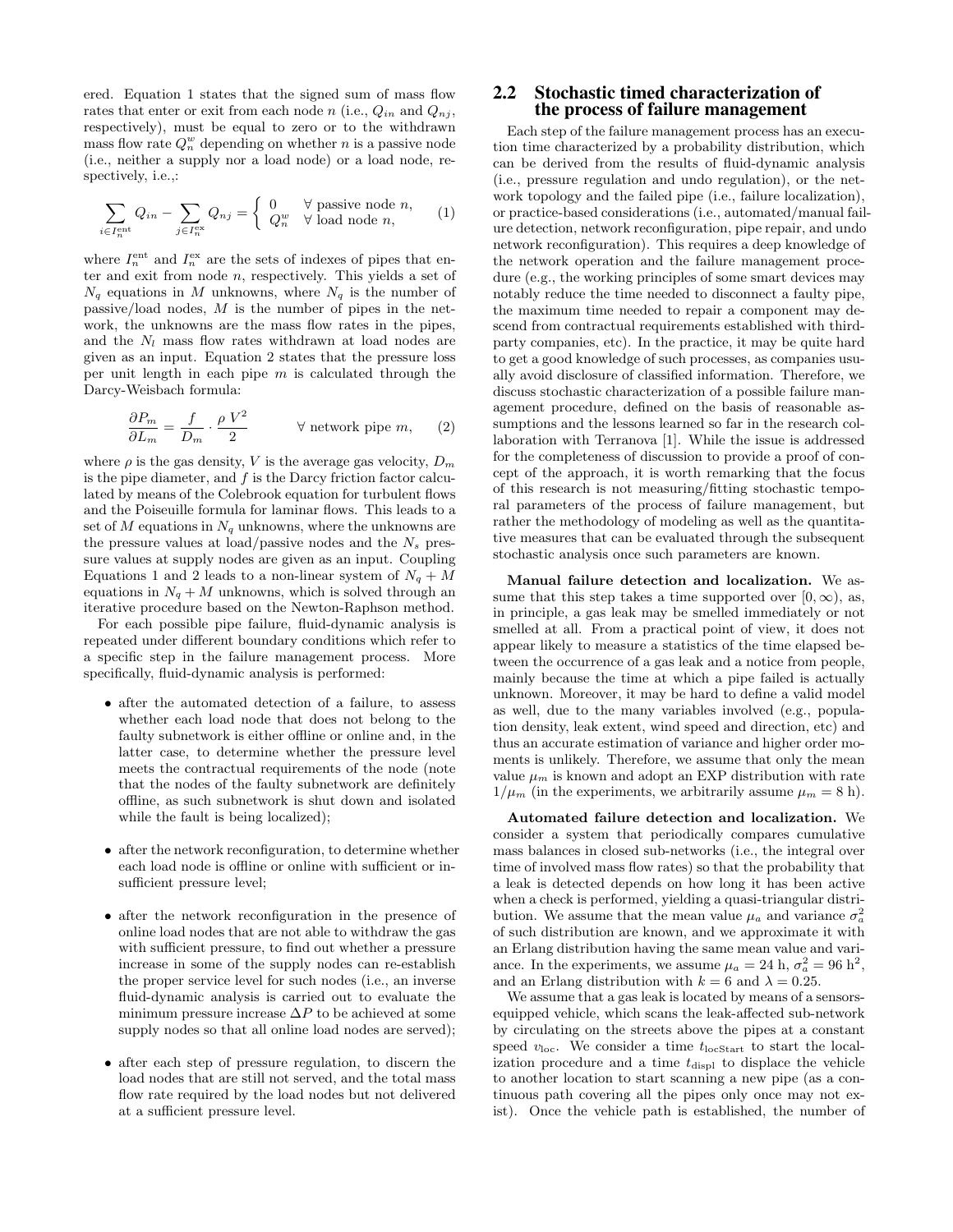needed displacements  $N_d$  is derived and the min/max localization time is evaluated as the sum of the setup time (i.e.,  $t_{\text{locStart}} + N t_{\text{displ}}$ ) and the min/max scan time (easily calculated given the length of scanned pipes). As each point of each pipe has the same probability to suffer a leak, a uniform distribution over the identified min-max interval is assumed.

Network reconfiguration and undo reconfiguration. We arbitrarily assume that network reconfiguration and its undoing take a uniformly distributed time over [1, 2] h. In a more accurate model, the network topology and the specific reconfiguration actions should be taken into account, e.g., the presence of manually/remotely operated valves, the length of the pipes and the vehicle used to drive across the network in case of manually operated valves.

Pressure regulation and undo regulation. The duration  $t_{reg}$  of a regulation step is easily calculated given the pressure increase rate rpress (allowed by the adopted regulating devices) and the pressure increase of each step (determined by the number of steps  $K$  and the total pressure increase  $\Delta P$  derived by fluid-dynamic analysis). To allow a margin of laxity, we assume a uniform distribution over a 0.25 h-width domain centered around  $t_{rea}$ . The whole time needed for undoing the pressure regulation is easily obtained as K  $t_{req}$  and, in a similar manner to the previous case, we assume a uniform distribution supported over a 1 h-width domain centered around  $K t_{req}$ .

Pipe repair. On the basis of conventional contractual requirements with end-users, we assume that the time to repair a pipe has a uniform distribution over [24, 72] h.

#### 2.3 Failure management model

The model is defined as a stochastic Time Petri Net (sTPN) [26, 6] extended with enabling and flush functions [7], which change the enabling condition of transitions and the token moves after each firing, augmenting the modeling convenience without restricting the expressivity of the model or disrupting stochastic analysis. We briefly recall sTPN syntax and semantics (Sections 2.3.1 and 2.3.2, respectively) and discuss the failure management model (Section 2.3.3).

#### *2.3.1 STPN syntax*

An sTPN is a tuple  $\langle P; T; A^-; A^+; A^{\bullet}; m_0; EFT^s; LFT^s;$  $\mathcal{F}; \mathcal{C}; E; L$ . The elements  $\langle P; T; A^{-}; A^{+}; A^{\bullet}; m_0; EFT^s;$  $LFT^{s}; \mathcal{F}; \mathcal{C}$  comprise the model of stochastic Time Petri *Nets* (sTPN) [26, 6]. Specifically, P is a set of places; T is a set of transitions disjoint from  $P$ ;  $A^- \subseteq P \times T$ ,  $A^+ \subseteq T \times P$ , and  $A^{\bullet} \subseteq P \times T$  are the sets of precondition, postcondition, and inhibitor arcs;  $m_0: P \to \mathbb{N}$  is the initial marking associating each place with an initial non-negative number of tokens;  $EFT^s: T \to \mathbb{Q}_0^+$  and  $LFT^s: T \to \mathbb{Q}_0^+ \cup {\infty}$  associate each transition  $t \in T$  with a static Earliest Firing Time and a (possibly infinite) static Latest Firing Time, respectively, with  $EFT<sup>s</sup>(t) \leq LFT<sup>s</sup>(t)$   $\forall$   $t \in T;$   $\mathcal{C}: T \to \mathbb{R}^+$  associates each transition  $t \in T$  with a weight;  $\mathcal{F} : T \to F_t^s$  associates each transition  $t \in T$  with a static Cumulative Distribution Function (CDF) supported over  $[EFT<sup>s</sup>(t), LFT<sup>s</sup>(t)].$ 

As typical in Petri Nets (PNs), a place  $p$  is called an  $in$ put, an *output*, or an *inhibitor* place for a transition  $t$  if  $\langle p, t \rangle \in A^-$ ,  $\langle t, p \rangle \in A^+$ , or  $\langle p, t \rangle \in A^{\bullet}$ , respectively. As usual in Stochastic Petri Nets (SPNs), a transition  $t$  is called *immediate* (IMM) if  $[EFT<sup>s</sup>(t), LFT<sup>s</sup>(t)] = [0,0]$ 

and timed otherwise; a timed transition  $t$  is said to be  $exp$ . *nential* (EXP) if  $F_t^s(x) = 1 - e^{\lambda x}$  over  $[0, \infty]$  for some rate  $\lambda \in \mathbb{R}_0^+$  and general (GEN) otherwise; a GEN transition t is called *deterministic* (DET) if  $EFT<sup>s</sup>(t) = LFT<sup>s</sup>(t) > 0$  and distributed otherwise, i.e., if  $EFT^{s}(t) \neq LFT^{s}(t)$ . For each distributed transition  $t \in T$ , we assume that its CDF  $F_t^s$  is absolutely continuous over its support  $EFT<sup>s</sup>(t), LFT<sup>s</sup>(t)$ and, thus, that there exists a Probability Density Function (PDF)  $f_t^s$  such that  $F_t^s(x) = \int_0^x f_t^s(y) dy$ .

 $E: T \longrightarrow \{true, false\}^{\mathbb{N}^P}$  relates each transition with an enabling function  $E(t)$  :  $\mathbb{N}^P \rightarrow \{true, false\}$  associating each marking  $m : P \rightarrow \mathbb{N}$  with a boolean value.  $L: T \to \mathcal{P}(P)^{\mathbb{N}^P}$  relates each transition to a *flush function*  $L(t): \mathbb{N}^P \to \mathcal{P}(P)$  associating each marking  $m: P \to \mathbb{N}$ with a subset of P.

#### *2.3.2 STPN semantics*

The state of an sTPN is a pair  $\langle m, \tau \rangle$  where marking m :  $P \rightarrow \mathbb{N}$  associates each place with a non-negative number of tokens and  $\tau: T \to \mathbb{R}^+_0$  associates each transition with a dynamic time-to-fire. A transition  $t$  is enabled by  $m$  if: i) each of its input places contains at least a token, i.e.,  $m(p) \geq 1 \ \forall \ \langle p, t \rangle \in A^{-}$ , *ii*) none of its inhibitor places contains any token, i.e.,  $m(p) = 0 \forall (p, t) \in A^{\bullet}$ , and iii) its enabling function evaluates to true in m, i.e.,  $E(t)(m) =$ true. An enabled transition t is firable in  $s = \langle m, \tau \rangle$  if its time-to-fire is not higher than that of any other enabled transition, i.e.,  $\tau(t) \leq \tau(t') \ \forall \ t' \in T^e(m)$  where  $T^e(m)$  is the set of transitions enabled by  $m$ . If multiple transitions are firable in s, one of them is selected according to the random switch determined by C, i.e.,  $Prob{t$  selected} =  $\mathcal{C}(t)/\sum_{t_i \in T_f} \mathcal{C}(t_i)$ , where  $T^f(s)$  is the set of transitions that are firable in s.

The state of an sTPN evolves depending on the timesto-fire sampled by transitions and the resolution of random switches according to the weights of transitions. Specifically, when a transition t fires, the state  $s = \langle m, \tau \rangle$  is replaced by a new state  $s' = \langle m', \tau' \rangle$ . Marking m' is derived from m by:  $i)$  removing a token from each input place of t and assigning zero tokens to the places belonging to the set  $L(t)(m)$ identified by the value of the flush function of  $t$  in  $m$ , which yields an intermediate marking  $m_{tmp}$ , and ii) adding a token to each output place of t, which finally yields  $m'$ , i.e.,

$$
m_{tmp}(p) = \begin{cases} m(p) - 1 & \forall p \cdot \langle p, t \rangle \in A^{-} \\ \land p \notin L(t)(m), \\ 0 & \forall p \cdot p \in L(t)(m), \\ m(p) & \text{otherwise} \\ m_{tmp}(p) + 1 & \forall p \cdot \langle t, p \rangle \in A^{+}, \\ m_{tmp} & \text{otherwise} \end{cases}
$$
(3)

Transitions that are enabled both by  $m_{tmp}$  and by m' are said *persistent*, while those that are enabled by  $m'$  but not by  $m_{tmp}$  or m are said newly-enabled. If the fired transition t is still enabled after its own firing, it is always regarded as newly enabled [3, 25]. For any transition  $t_p$  that is persistent after the firing of  $t$ , the time-to-fire is reduced by the time elapsed in the previous state  $s$  (which is equal to the timeto-fire of  $t$  measured at the entrance in  $s$ ):

$$
\tau'(t_p) = \tau(t_p) - \tau(t). \tag{4}
$$

For any transition  $t_n$  that is newly-enabled after the firing of t, the time-to-fire takes a random value sampled in the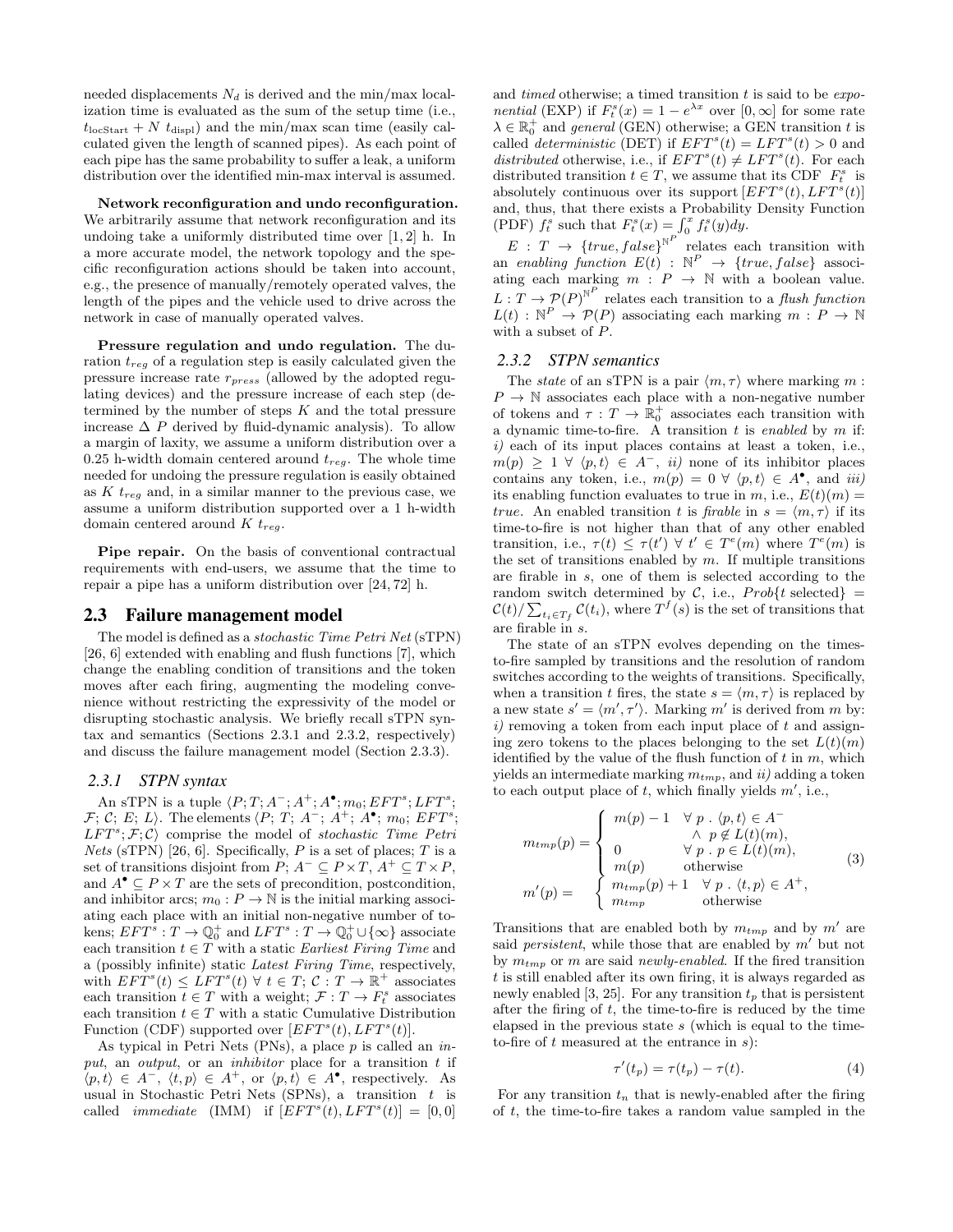static firing interval according to the static CDF  $F_{t_n}^s$ :

$$
EFTs(tn) \leq \tau'(tn) \leq LFTs(tn),
$$
  
Prob{\tau'(t<sub>n</sub>) \leq x} = F<sub>t<sub>n</sub></sub><sup>s</sup>(x). (5)

#### *2.3.3 The model structure*

The failure management model accounts for sequencing and timing constraints of the actions taken in reaction to the failure of a network pipe. As a characterizing trait, the structure of the model as well as the distribution of various of its temporal parameters are independent of both the network topology and the failed pipe. This almost guarantees a constant level of complexity in the subsequent stochastic analysis based on the theory of stochastic state classes, which largely depends on the degree of concurrency among the active timers of the model and on the length of behaviors in which timers overlap their activities [6].

As shown in Figure 1, the IMM transition fail models the occurrence of a pipe failure. Its output places  $p0$  and  $p2$  are chained with  $i$ ) the sequence of GEN transitions  $autoDet$ and loc, which model the automated failure detection and the subsequent failure localization, respectively, and  $ii$ ) the EXP transition *manualDetLoc*, which accounts for the manual failure detection and localization.

Flush functions are associated with manualDetLoc and loc to account for the fact that the automated detection or the subsequent localization of a failure is stopped as soon as the failure is detected (and located) by report, and viceversa. According to this,  $L(manualDetLoc)(m) = \{p0, p1\} \forall m$ :  $P \rightarrow \mathbb{N}$  s.t.  $m(p2) = 1$ , which flushes places p0 and p1 whenever *manualDetLoc* fires. Note that, in a similar manner,  $L(loc)(m) = \{p2\} \forall m : P \rightarrow \mathbb{N}$  s.t.  $m(p1) = 1$ , which empties place  $p2$  whenever loc fires.

When either loc or manualDetLoc fires, a token arrives in  $p3$ , enabling the GEN transition *reconfig* which models the network reconfiguration. When reconfig fires, a token arrives in both  $p4$  and  $p6$ , which enables i) the four chained GEN transitions reg1 through reg4 representing the steps of pressure regulation, and  $ii)$  the GEN transition rep modeling the repair operation of the failed pipe. When both rep and  $reg4$  have fired and, thus, both places p5 and p10 contain a token, the IMM transition undo becomes enabled and fires. This deposits a token in both places  $p11$  and  $p13$ , enabling the concurrent GEN transitions undoReconfig and undoReg, which model the restoration of the network configuration and pressure level, respectively. When both these transitions have fired, both places  $p12$  and  $p14$  contain a token. This enables transition end, whose firing models the completion of the procedure of failure management.

## 3. EVALUATION

As a relevant trait, the failure management model includes multiple concurrent GEN transitions, which goes beyond the limits of the so called enabling restriction and motivates the use of the solution technique proposed in [16] to perform transient stochastic analysis. Such theory of analysis supports the evaluation of the outage time of each load node, both in the transient regime and on the average. We recall here the salient traits of the analysis technique (Section 3.1), referring the reader to [16] for more details. We also discuss in detail the evaluated availability measures (Section 3.2).

#### 3.1 Quantitative transient analysis

The solution technique of [16] supports the transient analysis of models with multiple concurrent GEN transitions, which has an underlying Generalized Semi-Markov Process (GSMP) with equal-speed timers [13, 9]. The state of the underlying GSMP is sampled after each transition firing and an additional timer called  $\tau_{age}$  is maintained in order to account for the absolute elapsed time. This identifies an embedded Discrete Time Markov Chain (DTMC) called transient stochastic graph whose states are named transient stochastic state classes (transient classes for short).

Each transient class is made of a marking plus the joint support and PDF of  $\tau_{age}$  and the times-to-fire of the enabled transitions. The marginal PDF of  $\tau_{age}$  permits to derive the PDF of the absolute time at which a transient class can be entered, enabling the evaluation of continuous-time transient probabilities of reachable markings within a given time horizon, provided that the number of transient classes that can be reached within that time interval is either bounded or can be truncated under the assumption of some approximation threshold on the total unallocated probability.

The complexity of the solution technique can be reduced by applying the regenerative analysis of [16] in the case that the model underlies a Markov Regenerative Process (MRP) that always reaches a regeneration point, i.e., a state where the future behavior is independent from the past behavior through which it has been reached. The regenerative approach limits transient analysis to the first regeneration epoch and repeats it from every regenerative point, supporting the derivation of the local and global kernels that characterize the behavior of the MRP [8, 9, 4] and enabling the evaluation of the transient probabilities of reachable markings at any time through the numerical integration of generalized Markov renewal equations.

It is worth noting that, in the approach of [16], regeneration points can be easily identified as the transient classes



Figure 1: The sTPN specification of the failure management model. IMM, EXP, and GEN transitions are represented by thin bars, thick empty bars, and thick black bars, respectively. The distributions associated with timed transition refer to the example analyzed in Section 4.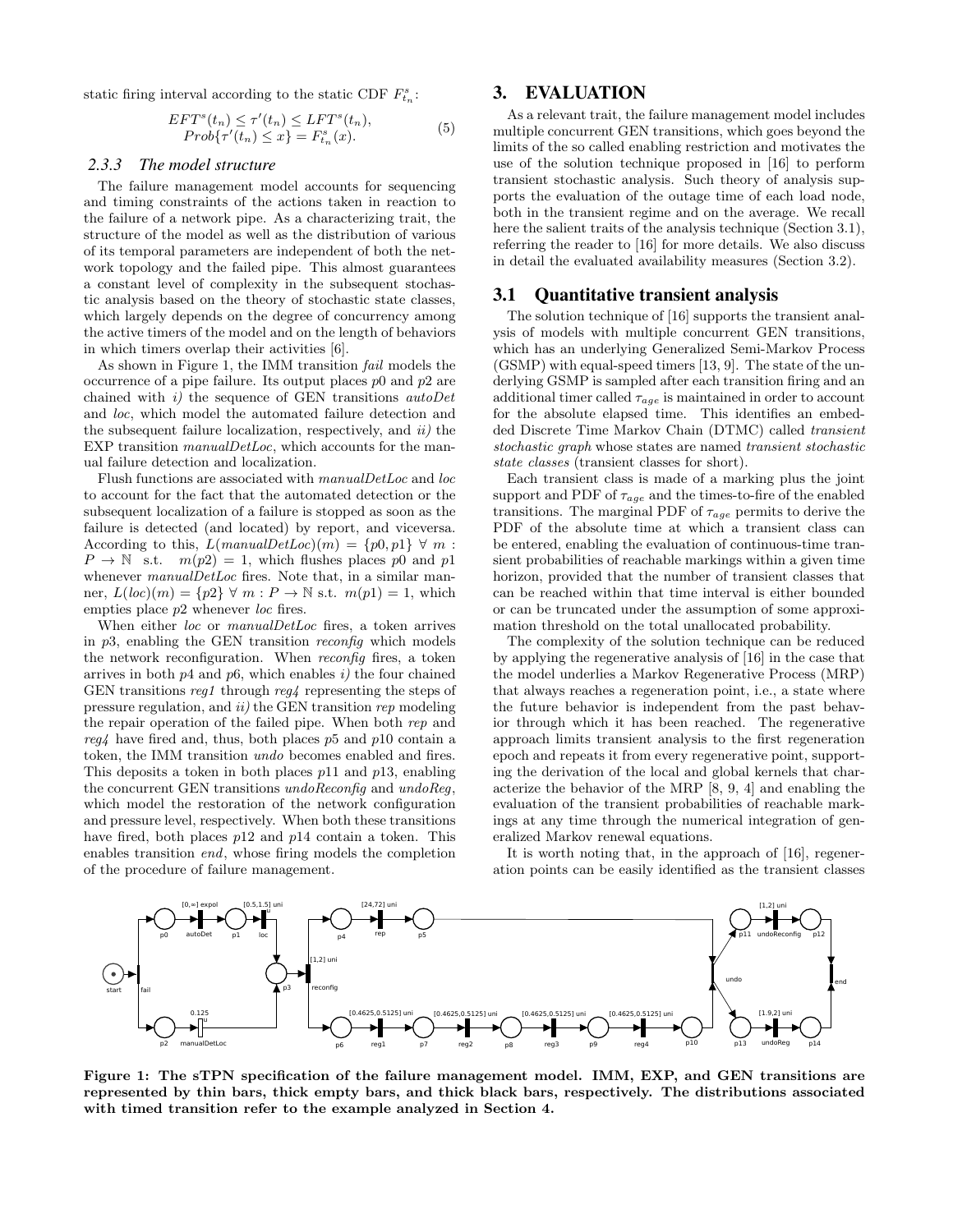where each times-to-fire is either  $i$ ) newly-enabled, or  $ii$ ) exponentially distributed, or  $iii)$  deterministic, or  $iv)$  bounded to take a deterministic delay with respect to a time-to-fire satisfying any of the previous conditions. According to this, the failure management model defined in Section 2.3 is guaranteed to reach a regeneration point at the completion of the following operations: automated/manual detection & localization of a failure, network reconfiguration, and repair & regulation. Therefore, transient evaluation through the regenerative analysis technique of [16] is allowed.

#### 3.2 Evaluated measures

Availability measures are derived by leveraging and combining the results of fluid dynamic and stochastic analysis. On the one hand, for each pipe that can suffer a gas leak, regenerative analysis of the corresponding failure management model provides the probability over time of any marking that can be reached within a given time bound. A reachable marking comprises a logical state of the failure management model and corresponds to a specific operating condition of the network, e.g., in the failure management model of Figure 1, marking  $p1$   $p2$  corresponds to the condition in which a fault has been automatically detected and it is being localized, marking p4 p6 corresponds to the condition in which the network has been reconfigured and the first step of pressure regulation is ongoing, etc. According to this, stochastic analysis permits to derive the transient probability of any operating condition of the network after the failure of one of its components.

On the other hand, fluid dynamic analysis is performed for each operating condition of the network (under the corresponding boundary conditions) in order to derive the service level of each load node (i.e., offline, online with insufficient pressure level, online with sufficient pressure level). According to this, the sum of the transient probability of network conditions in which a node experiences the same service level yields the transient probability that such node receives that service level, e.g., if a load node is online but with an insufficient pressure level starting from the network reconfiguration until the end of the third step of pressure regulation, then the probability over time that it is not served can be evaluated as the sum of the transient probability of any marking such that  $p6$ , or  $p7$ , or  $p8$  contains a token (see the model of Figure 1). In doing so, the results of fluid dynamic analysis comprise a criterion to aggregate transient probabilities evaluated by stochastic analysis with the aim to derive availability measures for each load node.

In addition, the failure management model can be augmented with an absorbing place for each transition that represents the completion of a step of the failure management process, as shown in Figure 2. In doing so, for each added absorbing place  $p_a$ , the sum of the transient probability of any marking such that  $p_a$  contains a token comprises the CDF of the completion time of the input transition of  $p_a$ (measured since the entrance in the initial state). This enables the evaluation of the CDF of the completion time of any step of the failure management process, also permitting to derive average availability measures such as the mean value. For instance, the CDF of the completion time of the first step of pressure regulation can be evaluated as the sum of the transient probability of any marking such that place reg1\_done contains a token.



Figure 2: A fragment of a variant of the sTPN model shown in Figure 1, where an absorbing output place is added to each transition that represents the completion of a step of the failure management process.

The distribution of the time elapsed along a sequence of state transitions in the failure management model can be computed from the transient stochastic graph. In particular, a DET transition can be enabled in the initial state of the sequence with time-to-fire higher than the maximum sequence duration. Such transition, always enabled but never firable, keeps track of the time elapsed along the sequence of states without affecting the model behavior; its marginal PDF in the last state of the sequence provides the PDF of the sequence duration by a linear transformation, and it allows to compute moments such as the mean time.

To compute the mean time between a given pair of states  $m_1$  and  $m_2$ , all the sequences from  $m_1$  to  $m_2$  need to be considered in the transient stochastic graph: the average time of each sequence is weighted by the probability of starting its execution (provided by the transient stochastic graph). Moreover, if regenerations can occur before the start of the sequence, the number of sequences to be analyzed can be reduced by leveraging the results of Markov renewal theory.

# 4. AN EXAMPLE

We illustrate here the gas distribution network considered in the experimental validation (Section 4.1) and we discuss the obtained results (Section 4.2).

## 4.1 Experimental setting

Figure 3 shows a topological representation of the gas distribution network analyzed in the experiments, which is identical to that presented in [14]. The network is made of a supply node, four load nodes marked as A through D, and eight pipes numbered from 4 to 12 (note that pipes numbered from 1 to 3 in [14] are not considered here as they are part of a high-pressure transmission network). The gas is provided by the supply node, while the sectioning valve belonging to pipe 9 is kept closed in ordinary operating conditions. According to this, the gas is supplied radially, so that load nodes A and B are served by pipes 4 and 7 (which comprise the upper branch), while load nodes C and D are served by pipes 5 and 11 (which comprise the *lower branch*).

With respect to [14], the operating parameters of the network components have been chosen so as to experience different degrees of network unavailability following different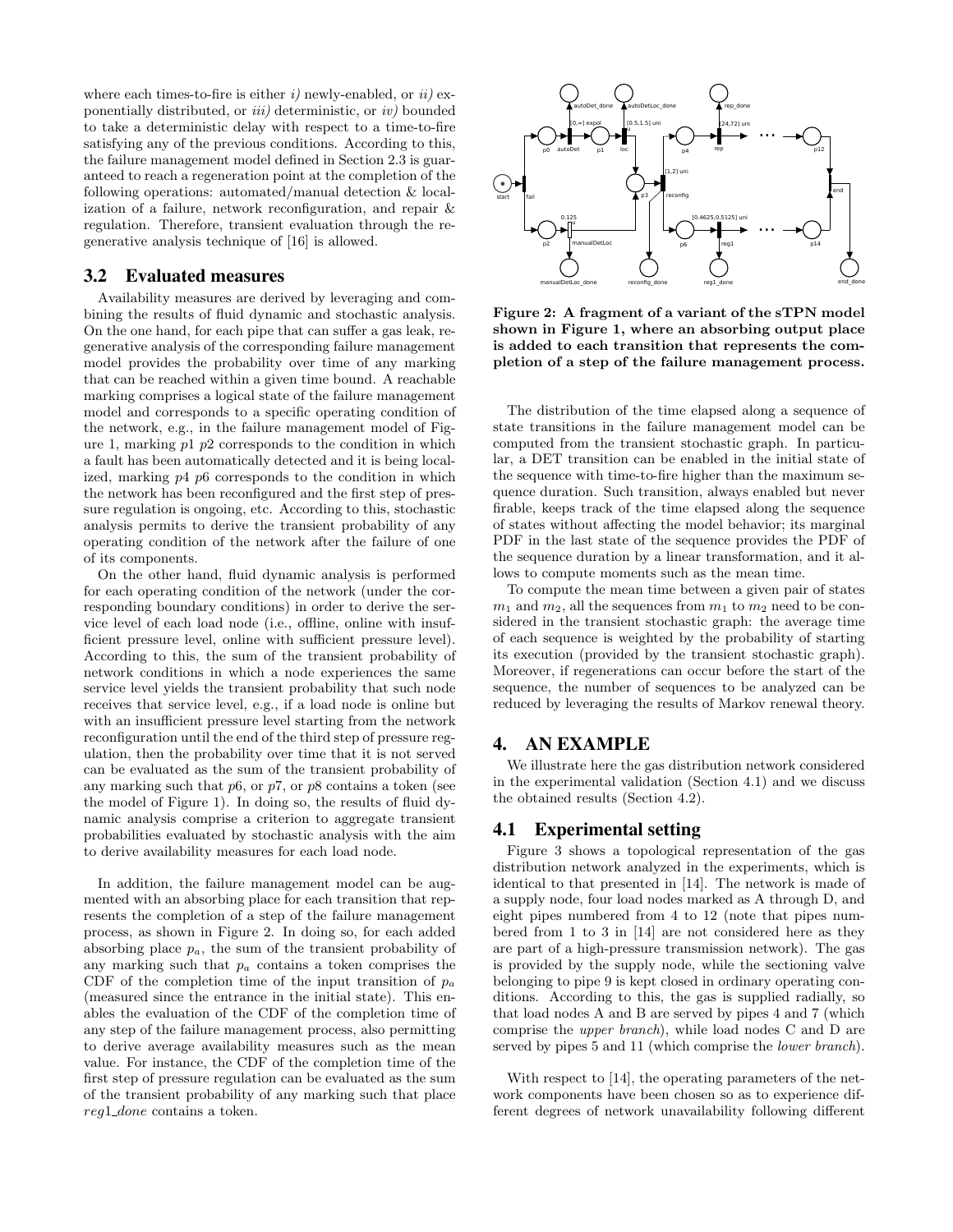

Figure 3: A gas distribution network.

pipe failures. Specifically, Table 1 reports the mass flaw rates withdrawn at load nodes and the pressure at the supply node (which are considered as input values for fluid dynamic analysis) as well as the minimum pressure required by each load node. During the regular operation of the network, the pressure in each load node is greater than the corresponding pressure threshold, so that all nodes are properly served.

| Node   | Flow<br>rate<br>$(m^3/h)$ | Setup<br>pressure<br>(bar) | Pressure<br>threshold<br>(bar) |
|--------|---------------------------|----------------------------|--------------------------------|
| supply |                           | 3.5                        |                                |
|        | 200                       |                            | 3.0                            |
| в      | 200                       |                            | 3.0                            |
| ٢٦     | 150                       |                            | 3.0                            |
|        | $20\overline{0}$          |                            | 3.0                            |

Table 1: Operating parameters of the nodes of the gas distribution network shown in Figure 3 in ordinary operating conditions.

When a pipe failure is automatically detected on either the upper or the lower branch (the valve belonging to pipe 9 is closed), the gas supply to the entire branch is interrupted to safely search for the leak. Hence, all the load nodes belonging to the shut off branch become offline. Conversely, when a pipe failure is detected (and located) by human report, all load nodes remain online as the branch shut off is not performed. Once the failure is detected and located (either manually or automatically), two scenarios are distinguished depending on whether the failed pipe belongs to the ring or not, respectively.

• If the failed pipe belongs to the ring, then it is excluded from the network through a reconfiguration operation and the valve belonging to pipe 9 is opened. This permits to identify a path from the supply node to each load node so that all of them are online again. If some online load node experiences an insufficient pressure level, fluid dynamics calculations can be performed to determine the minimum pressure increase  $\Delta P$  to be achieved at the supply node so that all online load nodes return to be properly served.

• If the failed pipe does not belong to the ring, then only the load node directly connected with that pipe remains offline and becomes served again at the end of the failure management process. In this special case, the activities of network reconfiguration, pressure regulation, undo reconfiguration, and undo regulation are skipped. Therefore, in the corresponding failure management model, transitions *reconfig*, reg1 through reg4 , undoReconfig and undoReg are IMM.

We consider failures of pipes 4 through 12, except for failures of pipe 9 which are not taken into account. In fact, as the sectioning valve belonging to pipe 9 is closed in ordinary operating conditions, its failures as well as failures of pipe 9 cannot be detected through the approach described in this paper, and would appear only during the step of network reconfiguration after the occurrence of a gas leak in another pipe. This envisages a different problem concerned with failures of spare components, which is not addressed in the present experiments.

For failures of pipes 4 through 8 and 10 through 12, the temporal parameters that characterize the failure management process can be derived as discussed in Sections 2.1 and 2.2. Specifically, given the length of each pipe reported in [14] and here shown in Table 2, the localization time is characterized by assuming a start-up time  $t_{locStart} = 0.5$  h, a vehicle speed  $v_{loc} = 5 \text{ km/h}$ , and a time  $t_{displ} = 0.5 \text{ h}$ to move the vehicle from a pipe to another not contiguous pipe. For failures of pipes belonging to the ring, the pressure regulation time is characterized by assuming a pressure increase rate  $r_{press} = 0.2$  bar/h and by using the results of the fluid dynamic analysis which provides the minimum pressure increase  $\Delta P$  to be actuated at the supply node so that all online nodes are served (also shown in Table 2). Tables 3 and 4 finally show the obtained stochastic parameters.

| $\overline{\Delta P}$ (bar) |
|-----------------------------|
|                             |
|                             |
|                             |
|                             |
|                             |
|                             |
|                             |
|                             |
|                             |
|                             |

Table 2: For the network shown in Figure 3, the length of pipes and the minimum pressure increase  $\Delta P$  relative to failures of pipes on the ring.

| pipe | localiz.                | regulation step  | undo regulation |
|------|-------------------------|------------------|-----------------|
|      | [0.5, 1.5]              | [0.7625, 0.8125] | [3.05, 3.25]    |
| 5    | [0.5, 1.5]              | [0.4625, 0.5125] | [1.85, 2.05]    |
| 6    | [3.6, 4.2]              |                  |                 |
|      | $[1.5, 2.\overline{1}]$ | [0.225, 0.275]   | [0.9, 1.1]      |
|      | [2.1, 3.1]              |                  |                 |
| 10   | [3.6, 4.2]              |                  |                 |
| 11   | [1.5, 2.5]              | [0.125, 0.175]   | [0.5, 0.7]      |
| 12   | [2.5, 3.1]              |                  |                 |

Table 3: For the network of Figure 3, supports of the uniform distributions of the failure management model that depend on the network topology and the faulty pipe (times are expressed in hours).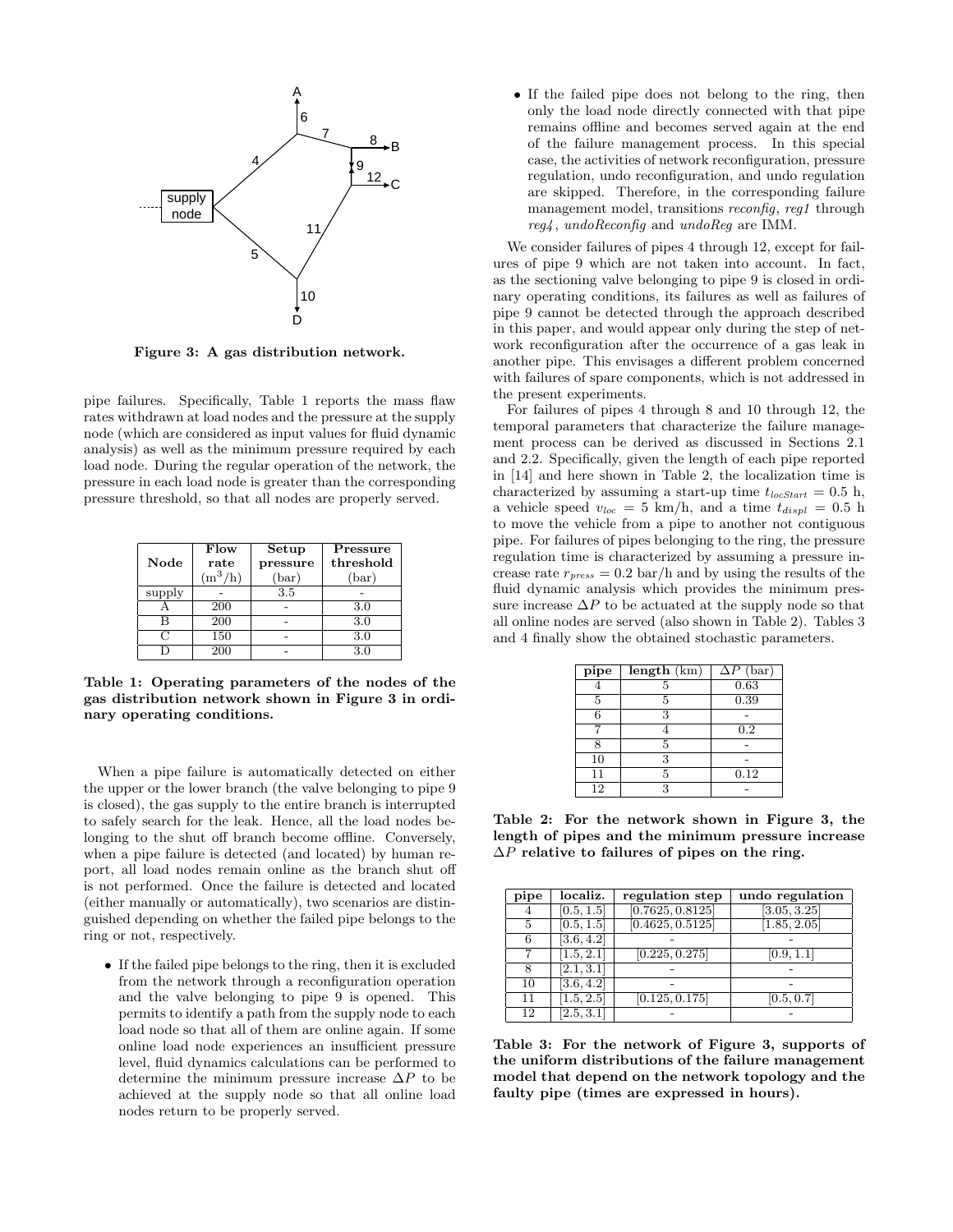| automated<br>detection | manual detection<br>& localization | network<br>reconfig. | pipe<br>repair |
|------------------------|------------------------------------|----------------------|----------------|
| Erlang                 | EXP                                | uniform              | uniform        |
| (6, 0.25)              | (0.125)                            | $1, 2^{\dagger}$     | 124.72         |

Table 4: For the network shown in Figure 3, distributions of the failure management model that are independent of both the network topology and the faulty pipe (times are expressed in hours).

## 4.2 Experimental results

Without loss of generality, from now on we consider the case of a failure of pipe 5 as an example for discussion. Note that we deliberately focus on a failure of a pipe that belongs to the network ring, as such failures will leave more load nodes not served than failures of radial pipes.

As illustrated in Section 2.1, fluid dynamic analysis is repeated under different boundary conditions to assess the service level experienced by each load node after each step of the failure management process that changes either the network topology or the pressure at the supply node, i.e., the steps of automated failure detection, network reconfiguration, and pressure regulation (note that it is not necessary to evaluate service levels after the concurrent steps of undoing network reconfiguration and undoing pressure regulation, as they restore the ordinary operation conditions). Table 5 reports such results for failures of pipe 5.

| failure management<br>step | online<br>served<br>nodes | online<br>not served<br>nodes | offline<br>nodes |
|----------------------------|---------------------------|-------------------------------|------------------|
| automated detection        | A.B                       |                               |                  |
| network reconfiguration    |                           | A,B,C,D                       |                  |
| pressure regulation step 1 |                           | B.C.D                         |                  |
| pressure regulation step 2 |                           | B, C, D                       |                  |
| pressure regulation step 3 | A.B                       | C.D                           |                  |
| pressure regulation step 4 |                           |                               |                  |

Table 5: Service level of each load node after each step of failure management that changes either the network topology or the pressure at the supply node, referred to a failure of pipe 5.

Stochastic analysis yields the transient probability of each logical state of the model, which corresponds to a specific operating condition of the network. Such probabilities are then aggregated on the basis of the results of fluid dynamic analysis reported in Table 5, which assess the service level received by each load node in each operating condition and thus permit to derive availability measures for end-users. Figure 4 shows the transient probability that nodes A, B, C, and D are not served after a failure of pipe 5.

- Node A experiences regular service during the phase of automated/manual failure detection and localization; after the network reconfiguration, node A is still online but with an insufficient pressure level, and it returns to be properly served at the completion of the first step of pressure regulation. The probability over time that node A is not served is initially zero, has a peak of 0.0558 in a neighborhood of 2.6 h, and then decreases up to being in the order of  $5 \cdot 10^{-3}$  from time 35 h on.
- Node B is not properly served since the network re-

configuration until the completion of the third step of pressure regulation, respectively. Thus, the probability over time that node  $B$  is not served has a similar trend to the probability of node A, almost coincident in the interval  $[0, 2]$  h, but it reaches a higher peak equal to 0.1585 at around 3.5 h.

• Conversely, nodes C and D are offline or not adequately served since the completion of automated or manual failure detection until the end of the fourth step of pressure regulation. Thus, their probability of being not served starts increasing from time 0 with a higher slope than the probability of nodes A and B; it has a peak equal to 0.3405 in a neighborhood of time 3.8 h; then, it progressively decreases up to being lower than  $5 \cdot 10^{-3}$  from time 35 h on.



Figure 4: Probability that nodes A, B, C, and D are not served after a failure of pipe 5 (times are expressed in hours).

Table 6 shows the average availability measures obtained for load nodes A through D. Note that, if a statistics of failures is known, average availability measures for end-users could be derived over a long period of time.

- Given that node A is not served since the completion of the network reconfiguration until the end of the first regulation step, its average outage time is equal to the mean value of the stochastic distribution associated with the execution time of the first regulation step. As the latter is a uniform distribution supported over [0.4625, 0.5125] h, the average outage time experienced by node A is equal to 0.4875 h.
- As node B is not served since the completion of the network reconfiguration until the end of the third regulation step, its average outage time is equal to the mean value of the stochastic distribution associated with the sum of the execution times of the first two regulation steps. Since all regulation steps have an execution time uniformly distributed between 0.4625 and 0.5125 h, and given that the mean value of the sum of two uniformly distributed random variables is equal to the sum of their mean values, the average outage time experienced by node B is equal to 0.9750 h.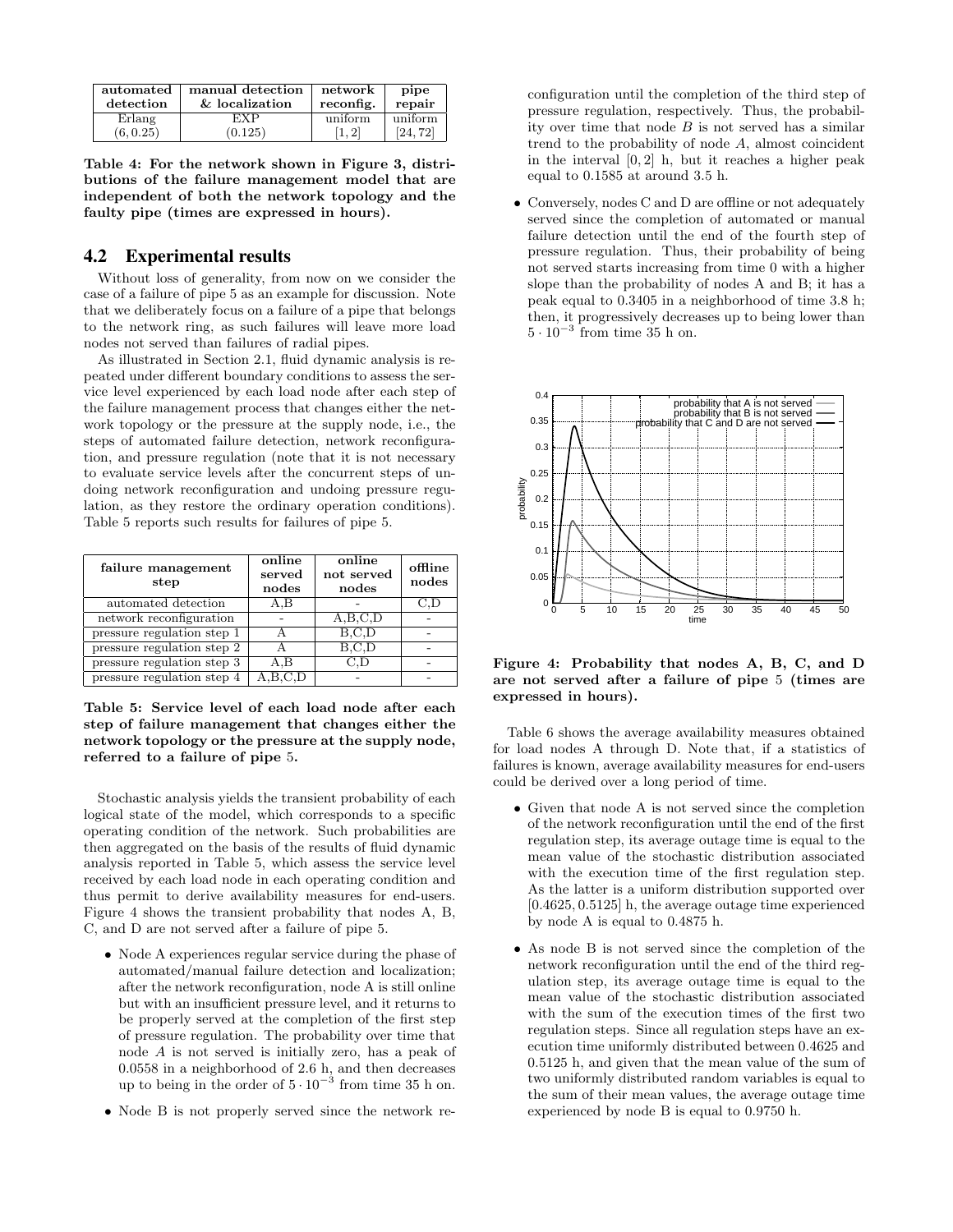• Given that nodes C and D are not served since the manual or automated failure detection until the completion of the last regulation step, their average outage time can be evaluated using an additional DET transition as illustrated in Section 3.2. This permits to derive the probability distribution of the outage time of C and D (shown in Figure 5), which has a mean value equal to 3.5318 h.

| load node | mean outage time experienced<br>after a failure of pipe 5 |
|-----------|-----------------------------------------------------------|
|           | 0.4875                                                    |
|           | 0.9750                                                    |
|           | 3.5318                                                    |
|           | 3.5318                                                    |

Table 6: Average availability measures a failure of pipe 5 (times are expressed in hours).



Figure 5: CDF of the time during which nodes C and D are not served.

As illustrated in Section 3.2, additional absorbing places can be used to derive the completion time CDF of any operation performed in reaction to a pipe failure. As a significant example, Figure 6 shows the completion time CDF of the overall failure management process, which has a mean value equal to 58.8866 h. Specifically, it was evaluated as the sum of the transient probability of any marking such that place end\_done contains a token.

## 5. CONCLUSIONS

We have presented the initial results of an on-going research project co-funded by Terranova [1], a company that provides innovative software solutions for support and automation of tele-metering and tele-management processes in gas, water, and electricity distribution networks. As a part of this collaboration, we have developed an approach for modeling and evaluation of the transient behavior of a gas distribution network after a pipe failure, with the intent to derive availability measures for each end-user. To this end, we have assumed that changes of the operating conditions of the network due to demand variations or demand-response applications occur in isolation, so as to be separated in time



Figure 6: Completion time distribution of the failure management process.

from the actions taken to recover from a pipe failure. This permits to decompose the system into a topological model of the fluid dynamics and a stochastic model of the failure management actions. As a characterizing trait, the outcomes of fluid dynamic analysis are used both to derive a stochastic characterization for parameters of the failure management model and to aggregate the results of stochastic analysis, providing transient and average availability measures for each end-user of the gas network. This comprises a valid basis for the evaluation of quality of service metrics such as the System Average Interruption Duration Index (SAIDI), and opens the way to the evaluation of different failure management processes and demand-response strategies.

It is worth remarking that the stochastic model includes concurrently enabled temporal parameters that have a non-Markovian distribution over a bounded support, which motivates the analysis through the method of transient stochastic state classes [16]. Moreover, while the approach has been experimented on a small-sized network of the literature to provide a proof of concept of the overall approach, the complexity of stochastic analysis is substantially independent of the network topology, thus appearing suitable to afford the analysis of cases of real complexity.

The proposed approach is open to many extensions that we are presently developing in collaboration with Terranova. As a remarkable aspect, we are working to relax the assumption that the actions executed to recover from a failure do not overlap with variations of the operating conditions of the network. To this end, we are analyzing several factors that may result in changes of the operation mode, including: drift of loading conditions (e.g., in reaction to seasonal/daily weather variations or due to demand-response processes); drift of physical parameters of the network components; discontinuities in the feed from the higher pressure level; planned operations on network actuators; unplanned failure and recovery of the network components.

Such an extension requires that the model of the failure management actions is recurrently rejuvenated with up-todate results of the fluid-dynamic analysis, paving the way for the realization of a predictive analysis engine able to support on-line monitoring of gas distribution networks. In the the